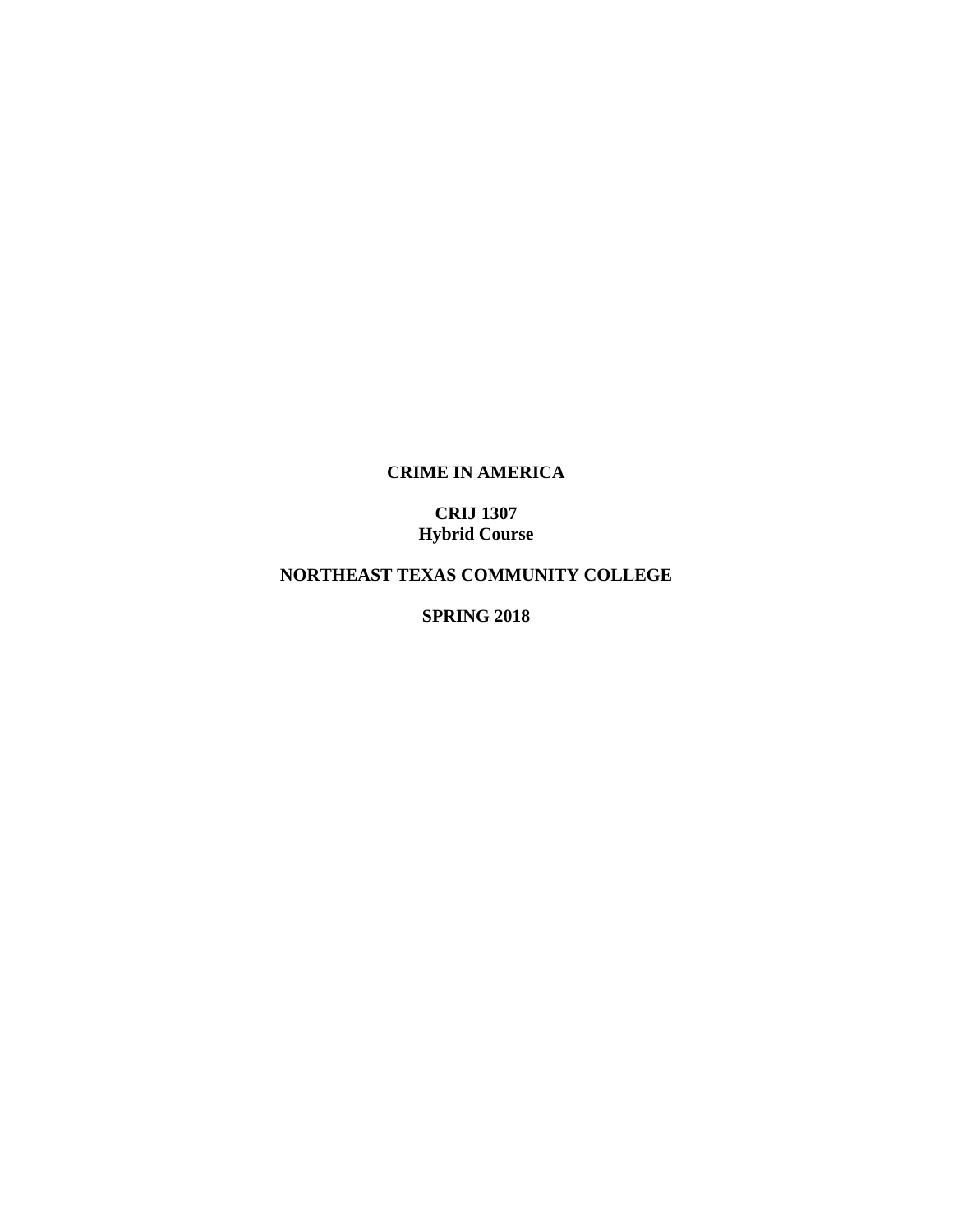### **NORTHEAST TEXAS COMMUNITY COLLEGE CRIME IN AMERICA CRIJ 1307**

| <b>Course Number: CRIJ 1307</b>                                       |                          | <b>Course Title:</b> Crime in America |
|-----------------------------------------------------------------------|--------------------------|---------------------------------------|
| Course Credit Hours: 3 Lecture Hours 3                                | <b>Lab Hours None</b>    | <b>Clinical/Recitation Hours None</b> |
| <b>Prerequisite:</b> None Co-requisite: None                          |                          |                                       |
| <b>Course Instructor: Bob Hedges</b>                                  | <b>Classroom:</b> IA 105 | <b>Office:</b> IA 105                 |
| <b>Telephone Numbers:</b> Office: (903) 434-8266 Home: (903) 572-2724 |                          |                                       |
| <b>Website:</b> http://faculty.ntcc.edu/bhedges/default.htm           |                          | <b>E-mail:</b> bhedges@ntcc.edu       |

**Textbook:** *Criminal Justice: A Brief Introduction*. Schmalleger, Frank. Pearson Publishing, twelfth edition 2018. This textbook is required.

**Supplies:** Paper, pen, pencil, print-outs (to be assigned), computer with regular access to the Internet

**Course Description:** Topics for this course include the police profession; organization of law enforcement systems; the police role; police discretion, ethics; police-community interaction; current and future issues.

### **Course Learning Objectives:**

- During this course the student will be able to:
- I. Chapter 2
	- A. Identify types of crime
	- B. Explain current professional efforts to measure crime
	- C. Differentiate between crimes against persons and crimes against property
- II. Chapter 4
	- A. Understand purpose and function of police
	- B. Identify the different levels of law enforcement
	- C. Identify the difference between traditional policing and community policing
- III. Chapter 6
	- A. Explain the different types of police corruption
	- B. Explain the legal use of force
- IV. Chapter 8
	- A. Explain the structure of courts and their jurisdiction
	- B. Identify and explain the role of each courtroom participant
- V. Chapter 10
	- A. Understand the context for sentencing in our courts today
	- B. Define the differences between probation and parole
	- C. Identify the four major roles of the community supervision officer
- VI. Chapter 12
	- A. Understand the difference between prisons and jails
	- B. Identify types of prisons
	- C. Report accurately on the subcultures found in prisons
	- D. Understand the efforts of rehabilitation and treatment

**Course Requirements**: To receive credit for this course, the student must satisfactorily **complete** the following areas:

| A. All on-line assignments in a timely manner. Includes all readings, tests, and quizzes |      |
|------------------------------------------------------------------------------------------|------|
| B. Provide meaningful class participation                                                |      |
| C. Complete three exams in person as scheduled                                           | 35%  |
| C. Attendance requirements (SEE EXPLANATION BELOW)                                       | 20%  |
|                                                                                          | 100% |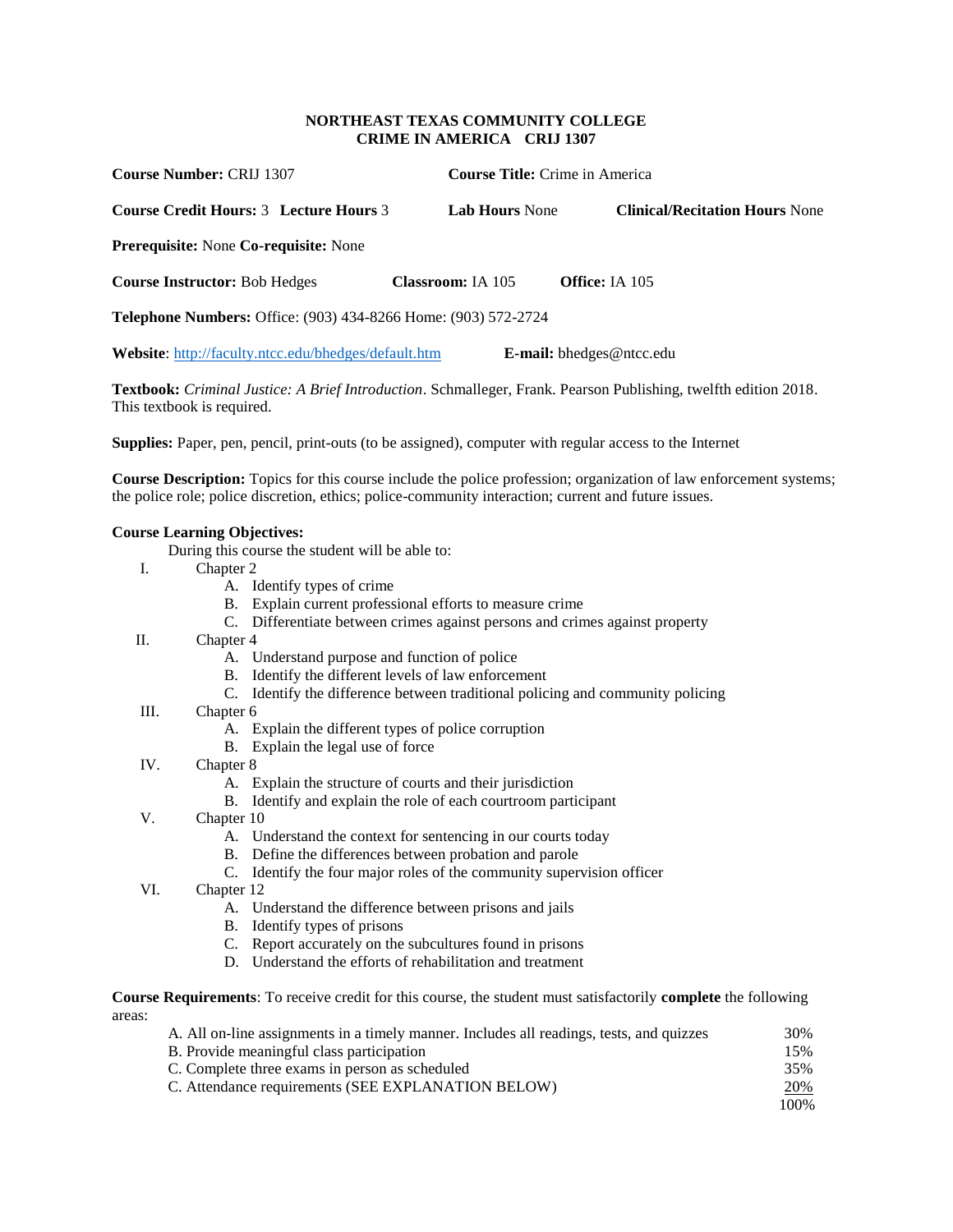**ATTENDANCE IS CRITICAL**. The State requires attendance records be maintained. Attendance records will be furnished to the State Commission on Law Enforcement or your future employer if requested. Discuss attendance problems with your instructor. A student can have 2 absences without a grade penalty. In any class, two tardies equal an absence. IT IS THE STUDENT'S RESPONSIBILITY TOO ADVISE MR. HEDGES OF A "TARDY" IMMEDIATELY AT THE END OF THAT DAY'S CLASS OR THE RECORDED ABSENCE REMAINS THE OFFICIAL ROLL RECORD. Beyond these allowances, students lose a full letter grade for each additional absence when the final course grade is determined at the end of the semester. Students can contact Mr. Hedges during conference hours to possibly arrange "make-up" work if the absences are not too severe. Students must do this on their own initiative.

#### **GRADING SYSTEM**

A 90+ B 80-89 C 70-79 D 60-69 F 59 and below

**Course Format:** Hybrid

**Method of Evaluation:** See Instructor Syllabus

**Attendance Policy:** See attendance policy noted above. Please see the academic calendar on the NTCC website (ntcc.edu) for the last day to withdraw from a class.

**Religious Holy Days:** Please refer to the current Northeast Texas Community College Student Handbook

**ADA Statement:** It is the policy of Northeast Texas Community College to provide reasonable accommodations for qualified individuals who are students with disabilities. This College will adhere to all applicable federal, State and local laws, regulations and guidelines with respect to providing reasonable accommodations as required to afford equal educational opportunity. It is the student's responsibility to arrange an appointment with a College counselor to obtain a Request for Accommodations form. For more information, please refer to the Northeast Texas Community College Catalog or Student Handbook.

**Academic Ethics:** Northeast Texas Community College may initiate disciplinary proceedings against a student accused of scholastic dishonesty. Scholastic dishonesty includes, but is not limited to, statements, acts, or omissions related to applications for enrollment or the award of a degree, and/or the submission as one's own work material that is not one's own. Scholastic dishonesty may involve, but is not limited to, one or more of the following acts: cheating, plagiarism, collusion, use of annotated texts or teacher's editions, and/or falsifying academic records.

**Honesty Statement:** Students are expected to complete course work in an honest manner, using their intellects and resources designated as allowable by the course instructor. Students are responsible for addressing questions about allowable resources with the course instructor. NTCC upholds the highest standards of academic integrity. This course will follow the NTCC Academic Honesty polity stated in the Student Handbook.

**Plagiarism** is defined as the appropriation of any person's work and the unacknowledged incorporation of that work in one's own work offered for credit.

**Cheating** is defined to include the following: copying from another student's paper; using materials during a test not authorized by the person giving the test; collaborating with any other person during the test without permission; knowingly obtaining, using, buying, selling, transporting, or soliciting in whole or in part the content of test not yet administered; substituting for another student or permitting any other person to substitute for oneself; copying computer or Internet files, using someone else's work for assignments as if it were one's own, or any other dishonest means of attempting to fulfill the requirements of a course.

**Collusion** is defined as the unauthorized collaboration with any person in preparing work offered for credit.